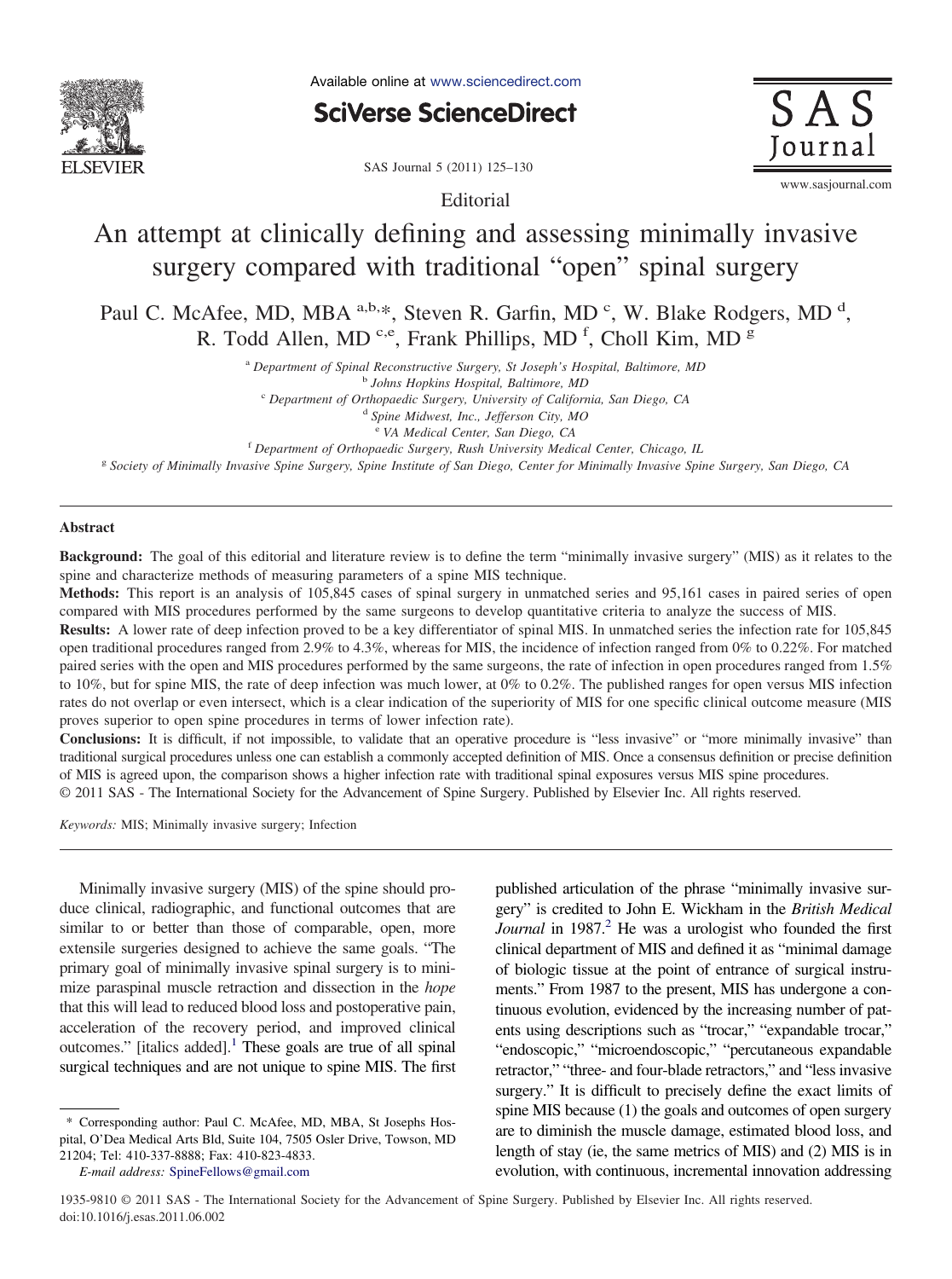specific approach and surgically related challenges. Although it is difficult to precisely outline the limits of where MIS begins and where open surgery ends, it is essential to understand this to (1) evaluate the results of MIS, (2) compare outcomes, (3) evaluate the cost-effectiveness of MIS, and (4) analyze the incidence of MIS complications.

It is generally recognized that MIS principles are predicated on using "smaller incisions" during access of an MIS surgical corridor: (1) avoiding surgically induced muscle damage from the approach as well as retraction; (2) decreasing disruption of tendon attachments (eg, for posterior lumbar surgery, the multifidus muscle); (3) using natural anatomic planes when possible; and (4) minimizing collateral soft-tissue injury, particularly in adjacent segments. Successful perioperative spine MIS, relative to more invasive or traditional open approaches, would potentially decrease blood loss, postoperative pain, postoperative complications, surgical time (not by itself an absolute goal), and length of hospital stay, the anticipated result of which is a speedier return to normal function. All of these factors should enhance the risk-benefit ratio of spine surgery and improve overall outcomes, leading to more substantial gains in quality-adjusted life-years and incremental cost-effectiveness ratios.

The first requirement is a reference point. MIS has to be minimally invasive compared with something: Is it compared with current conventional open surgery? Is it compared with the standard of care 5 years previously?

MIS does not necessarily mean percutaneous surgery or surgery through a tube, but it does imply less extensile and less disruptive surgery than conventional, comparable surgeries that are currently performed. All investigators probably agree that "percutaneous surgery" includes placing the working instruments through small skin openings, but what is "miniopen" surgery? Although MIS should not be defined simply as making a smaller incision, a small incision is often a characteristic of MIS procedures. In addition, a surgical procedure is not MIS simply because it is performed by working through a tube, although specialized instrumentation for access and creation of a surgical corridor are commonly features of MIS. O'Toole et al.<sup>3</sup> defined MIS as "any spinal procedure performed through a tubular retractor system." This definition is probably not precise enough now that thousands of MIS procedures have been reported using expandable tube systems with sections of a single tube that divide into 3 or 4 sections of semilunar tubes that spread apart (eg, far lateral–approach retractor systems, such as extreme lateral interbody fusion [XLIF], direct lateral interbody fusion [DLIF], and lateral lumbar interbody fusion [LLIF]). With modern innovations, it is not straightforward as to what exactly defines a "tube." What are the objective reproducible metrics of how one quantitates a more minimally invasive approach? Most likely, they are a combination of approach- and surgery-related variables and include the size of the skin incision as well as the extent of the local and collateral tissue injury during the approach and surgical procedure.

# **Methods**

How do we evaluate the procedural, clinical, and long-term effectiveness of an innovative procedure and decide whether it is favorable from an MIS perspective? One metric is not sufficient (length of incision, global cost decrease, and so on). The evaluation requires a balanced scorecard–type approach with 4 equally weighted criteria.<sup>4</sup> We propose 4 major perspectives that can be used to differentiate current spine MIS (including mini-open procedures) and traditional open procedures. They all should be viewed together in a composite approach. The factors involved are (1) local zone of injury (cytokine elevation, muscle creatine phosphokinase elevation (CPK), and so on), which are primarily measures of collateral damage of muscle injury; (2) operative patient demographics that are directly dependent on the surgery/approach (estimated blood loss, length of surgery, fluoroscopy time, radiation exposure, wound drainage, postoperative seroma formation, and so on); (3) hospitalization demographics that are indirectly related to the surgery approach (length of hospital stay, length of stay in an intensive care unit, transfusion rates, discharge to a skilled nursing facility, or length of stay in a rehabilitation hospital); and (4) econometrics or global cost (direct and indirect) to society (implant costs, cost of hospitalization, navigation costs, radiographic imaging costs, return to work, cost of patient being lost to the workforce) [\(Table 1\)](#page-2-0).

First, open procedures are easily identified by nearly every spine surgeon and need not be further defined but can simply be explained as any traditional approach and/or dissection of any and all anatomic structures required by the operative surgeon in an open fashion, enabling him or her to identify all elements of the surgical pathology in question and subsequently safely address that pathology with acceptable means of treatment, whether decompression, stabilization, reconstruction, or otherwise.

Second, for MIS versus an open technique, there should be a distinction in definitions. Strictly defined, "minimally invasive" implies that the approach is less invasive than open approaches. "Less invasive" may or may not be minimally invasive, because "minimally invasive" implies that the approach to the spinal pathology was the least invasive based on available techniques and technology. Instead of a strict definition, it can be a continuum, such that MIS includes all techniques where a less invasive approach was performed on this continuum. We can then define where each technique falls on this continuum relative to its open counterpart. For example, anterior lumbar interbody fusions at the thoracolumbar junction through a far lateral approach can be compared with their counterpart of an open, thoracoabdominal approach, which crosses the diaphragm and has significant associated morbidities.

Finally, the econometrics of MIS and open techniques may need to be further substratified into acute/perioperative (including in-hospital stay data), subacute, and chronic or long-term. This is especially advantageous when looking at the impact of MIS on cost-effectiveness and future studies. The data thus far suggest that a favorable impact of MIS occurs mainly on changes occurring during the in-hospital stay, or acute stage, and possibly during the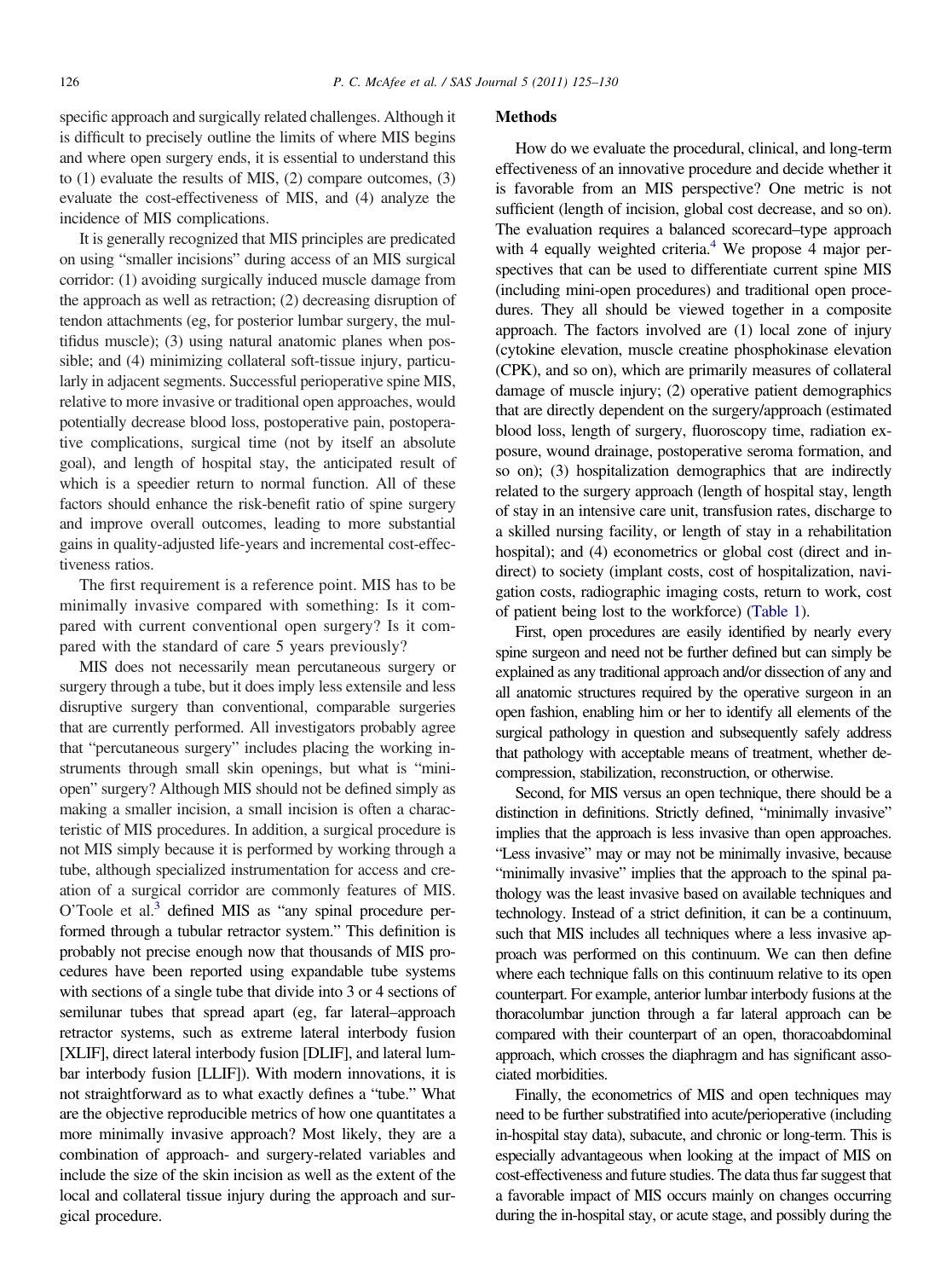<span id="page-2-0"></span>Table 1

Quantitative criteria to define MIS of spine: four major categories

| 1. Local zone of injury—less extensive collateral damage or muscle injury because of the approach                                                                               |  |
|---------------------------------------------------------------------------------------------------------------------------------------------------------------------------------|--|
| Less area or zone of injury as assessed by postoperative cross-sectional MRI                                                                                                    |  |
| Less selective type II fiber atrophy on postoperative muscle biopsy                                                                                                             |  |
| Lower physiologic cross-sectional area reflecting less muscle strength                                                                                                          |  |
| Lower incidence of postoperative intracompartmental pressure, decreased perfusion, and lower oxygen saturation of the paraspinal muscle compartment                             |  |
| Less intramuscular edema                                                                                                                                                        |  |
| Less postoperative muscle atrophy of the multifidus, interspinales, intertransversarii, longissimus, and iliocostalis documented on muscle biopsy or less<br>denervation by EMG |  |
| Postoperative muscle biopsy specimens showing a lower incidence of denervation, fibrosis, and fatty infiltration                                                                |  |
| Lower incidence of local neurologic injury (free-running EMG, MEP, SSEP) and less denervation of paraspinal musculature                                                         |  |
| Lower incidence of intercostal neuralgia, less decrease of sympathetic trunk function, and less development of reflex sympathetic dystrophies                                   |  |
| Lower incidence of epidural scar formation                                                                                                                                      |  |
| Reduced anterior abdominal dissection and less vascular retraction particularly with multilevel procedures                                                                      |  |
| 2. Operative patient demographics that are directly dependent on the approach                                                                                                   |  |
| Less intraoperative estimated blood loss                                                                                                                                        |  |
| Shorter length of surgical time                                                                                                                                                 |  |
| Shorter fluoroscopy time and less radiation exposure                                                                                                                            |  |
| Lower amounts of wound drainage                                                                                                                                                 |  |
| Lower incidence of postoperative seroma formation                                                                                                                               |  |
| Fewer intraoperative complications or adverse events (dural tears, medical complications, and so on)                                                                            |  |
| Greater preservation of spinal stability by preservation of anterior and posterior longitudinal ligaments                                                                       |  |
| No or acceptable loss of sagittal or coronal balance                                                                                                                            |  |
| Smaller zone of muscle injury or necrosis measured by creatine kinase and aldolase levels. Is there a decrease in levels of inflammatory cytokines                              |  |
| (IL-6, IL-8, IL-10, IL-1) compared with previous techniques?                                                                                                                    |  |
| Lower incidence of SSIs (Table 2)                                                                                                                                               |  |
| 3. Patient and hospitalization demographics that are indirectly related to the approach                                                                                         |  |
| Shorter length of hospital stay                                                                                                                                                 |  |
| Shorter length of stay in intensive care unit                                                                                                                                   |  |
| Shorter length of stay in rehabilitation hospital or skilled nursing facility                                                                                                   |  |
| Shorter length of time in medically supervised physical therapy before transition to self-motivated physical fitness                                                            |  |
| Timing of neurologic decompression, particularly with staged front and back procedures                                                                                          |  |
| Outcome instruments (VAS, ODI, ZCQ, SF-36, ASIA score)                                                                                                                          |  |
| Fewer intrahospital complications, including medical and comorbidities                                                                                                          |  |
| Lower incidence of reoperations                                                                                                                                                 |  |
| 4. Econometrics or global cost to society                                                                                                                                       |  |
| Faster return to work with less economic expenditures                                                                                                                           |  |
| Improved QALYs with shorter estimated blood loss, LOS, and hospital time, without sacrificing patient outcome instruments (NDI, ODI, VAS, and so on)                            |  |
| More favorable incremental cost-effectiveness ratios (ie, change in cost/change in effectiveness or cost per QALY)                                                              |  |
| MIS is a procedure that requires more dependence on radiographic imaging and intraoperative navigation for intraoperative orientation for the surgeon                           |  |
| Lower cost of spinal instrumentation and spinal implants                                                                                                                        |  |
| Less costs for intraoperative surgical navigation                                                                                                                               |  |
| Cost of radiographic imaging and intraoperative CT scanning                                                                                                                     |  |
| Cost of optical magnification, endoscopes, and microscopes                                                                                                                      |  |
| Cost of patient being lost to the workforce                                                                                                                                     |  |
| Lost opportunity costs                                                                                                                                                          |  |
| Learning curve of MIS and time spent adopting new MIS techniques in instructional cadaveric courses                                                                             |  |
| Ability to expand indications to include additional surgical treatment groups, such as the elderly (higher BMI, more immunocompromised, more                                    |  |
| osteoporotic, more comorbidities)                                                                                                                                               |  |
|                                                                                                                                                                                 |  |
| Abbreviations: ASIA, American Spinal Injury Association; BMI, body mass index; CT, computed tomography; EMG, electromyography; IL, interleukin; LOS; length of                  |  |
| stay; MEP, motor evoked potentials; MRI, magnetic resonance imaging; NDI, Neck Disability Index; ODI, Oswestry Disability Index; QALY, quality-adjusted life-year;              |  |
| SF-36, Short Form 36; SSEP, somatosensory evoked potentials; VAS, visual analog scale; ZCQ, Zurich Claudication Questionnaire.                                                  |  |
|                                                                                                                                                                                 |  |
| moneta stagge of question magazing and magazing utilization A1<br>$D_{\alpha\alpha\beta}$                                                                                       |  |

subacute stages of surgical recovery and resource utilization. Although this may lower the number of days off from work and has substantial societal implications for productivity and the like, only when MIS is correlated with durable improvements in validated outcome measures (Oswestry Disability Index, Visual Analog Scale, Short Form 36, and so on) will the incremental cost-benefit ratios of MIS versus open surgery become apparent. If outcomes fall over a period of 2 to 4 years compared with stable or improving outcomes with open or nonsurgical treatments, a reassessment of MIS would be required.

#### **Results**

# *Criteria example: Lower infection rate as a key differentiator of spinal MIS*

One of the clearest advantages of spinal MIS has been reports of lower infection rates compared with open procedures [\(Table 1,](#page-2-0) section 2 [operative patient demographics]). O'Toole et al.<sup>3</sup> reported 1,338 spinal MIS procedures in 1,274 patients with only 3 postoperative surgical-site infec-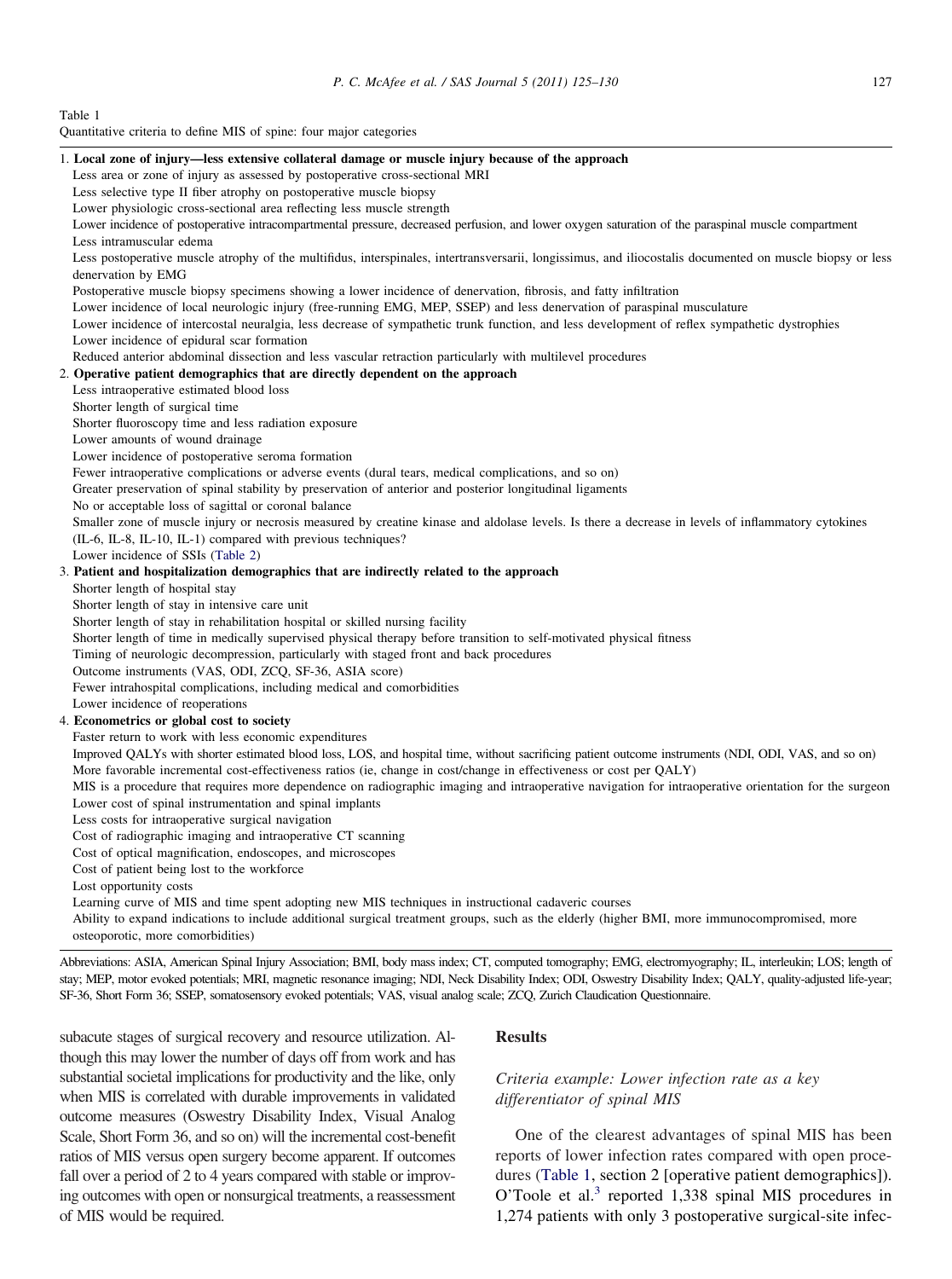|                                     |        |                                                  | No. of postoperative |              | Incidence of |
|-------------------------------------|--------|--------------------------------------------------|----------------------|--------------|--------------|
| Authors                             | N      | Predominant type of spine surgery                | spine infections     | Ratio        | infection    |
| Open spine procedures               |        |                                                  |                      |              |              |
| Spangfort <sup>14</sup>             | 10,104 | Lumbar laminectomies                             | 290                  | 290/10,104   | 2.9%         |
| Smith et al. $15$                   | 94,115 | Posterior spinal fusions                         | 2,280                | 2,280/94,115 | 2.4%         |
| Daubs et al. $16$                   | 46     | Spinal deformity posterior instrumentation       | $\overline{2}$       | 2/46         | 4.3%         |
| MIS spine procedures                |        |                                                  |                      |              |              |
| Perez-Cruet et al. <sup>17</sup>    | 150    | Microendoscopic discectomy (MED)                 | 0                    | 0/150        | $0\%$        |
| Schwender et al. <sup>18</sup>      | 49     | <b>MIS TLIF</b>                                  | 0                    | 0/49         | $0\%$        |
| Selznick et al. <sup>19</sup>       | 43     | <b>MIS TLIF</b>                                  | $\mathbf{0}$         | 0/43         | $0\%$        |
| O'Toole et al. $3$                  | 1,338  | Mixed—78% simple decompressions, $20\%$          | 3                    | 3/1,338      | 0.22%        |
|                                     |        | instrumented arthrodesis                         |                      |              |              |
| Matched series (open $+$ MIS)       |        |                                                  |                      |              |              |
| Rodgers and Michitsch <sup>12</sup> | 144    | Instrumented posterior lumbar fusions            | 6                    | 6/144        | 4.2%         |
| Rodgers et al. <sup>13</sup>        | 313    | <b>XLIF</b>                                      | $\bf{0}$             | 0/313        | $0\%$        |
| Rovner et al. <sup>20</sup>         | 251    | Open TLIF                                        | 9                    | 9/251        | 3.6%         |
| Rovner et al. <sup>20</sup>         | 196    | <b>MIS TLIF</b>                                  | 0                    | 0/196        | $0\%$        |
| Isaacs et al. $^{21}$               | 29     | XLIF with open posterior instrumentation         | 3                    | 3/29         | $10\%$       |
| Isaacs et al. $^{21}$               | 78     | XLIF and XLIF with MIS posterior instrumentation | $\bf{0}$             | 0/78         | $0\%$        |
| Smith et al. $15$                   | 94,115 | Deep infections, all open cases                  | 1,414                | 1,414/94,115 | 1.5%         |
| Smith et al. <sup>15</sup>          | 35     | Deep infections, all MIS cases                   | 14,301               | 35/14,301    | $0.2\%$      |

<span id="page-3-0"></span>Table 2 Incidence of postoperative wound infections: "Open" compared with MIS procedures

Abbreviations: TLIF, transforaminal lumbar interbody fusion; XLIF, extreme lateral interbody fusion.

tions (SSIs); 2 were superficial and 1 deep. They reported a procedural rate of SSIs for simple decompressive procedures of 0.1% and a rate of only 0.7% for MIS fusion/ fixation. The total SSI rate for the overall group was 0.2%. They compared this with a reported rate of SSIs of 2% to 6% for non-MIS spinal procedures in large clinical series.

Poelstra et al. $5-10$  reported a large series of MIS trauma procedures performed at the University of Maryland Shock Trauma Hospital as life-saving measures in extreme polytrauma cases called "damage control spine surgery." They have an ongoing prospective series comprised of 80 multilevel cases with 2 infections (2.5% incidence). This is better than their historical infection rate of 4% to 18% with the same surgical protocols but using an open surgical approach for the comparative spinal surgery.

In documenting a differential infection rate with MIS versus conventional surgery, Andreshak et al.<sup>[11](#page-4-5)</sup> reported a 13% infection rate for obese patients (defined as  $>$ 20% over ideal body weight) with traditional open spinal procedures. Rodgers and Michitsch<sup>12</sup> analyzed a subset of obese patients. They reported a 4.2% infection rate in 144 obese patients undergoing instrumented open posterior lumbar fusions. Rodgers et al.<sup>13</sup> performed a retrospective review of 313 patients operated on from October 2006 to July 2008 undergoing MIS far lateral interbody fusions—156 were obese (defined as body mass index  $>30$ ) and 157 were nonobese. There were no SSIs in this group. Within the same institution, with the same surgeons, this was an improvement from a 4.2% infection rate in 144 open procedures to 0% in 156 MIS procedures in obese patients.

Perhaps the most compelling argument in documenting a lower infection rate of MIS compared with open procedures is shown in [Table 2.](#page-3-0) Three large series comprising over 110,000 open spine procedures resulted in an infection rate range of 2.9% to 4.3%. The infection rates for 4 independent MIS procedures varying from microendoscopic discectomy to MIS transforaminal lumbar interbody fusion ranged from 0% to 0.22%. Separately, there are 4 reported matched series of open versus MIS procedures. All show a lower infection rate for the MIS alternative procedure: Rodgers et al., 0% versus 4.2%; Rovner et al., 0% versus 3.6%; Isaacs et al., 0% versus 10%; and Smith et al. 0.1% versus 1.5%. The matched series are the most compelling argument that the lower infection rate seen with MIS cannot be attributed to less severe pathology in the presenting patients. [Table 3](#page-4-8) shows the differential infection rate for additional clinical series of legacy procedures compared with MIS spine procedures and correlates this with the clinical parameters, such as number of levels, vertebral location, and whether instrumentation was used. This comparison also shows a higher infection rate with traditional spinal exposures versus MIS spine procedures.

## **Discussion**

It is difficult, if not impossible, to validate that an operative procedure is "less invasive" or "more minimally invasive" than traditional surgical procedures unless one can establish a commonly accepted definition of MIS. Once a consensus definition or precise definition of MIS is agreed upon, we can develop a common language and common objective metrics to statistically validate the advantages of minimally invasive techniques in spinal surgery. At present, the key concepts of MIS rest on efforts to avoid muscle crush injury by avoiding self-retaining retractors and instead using tubular-type table-mounted retractors combined with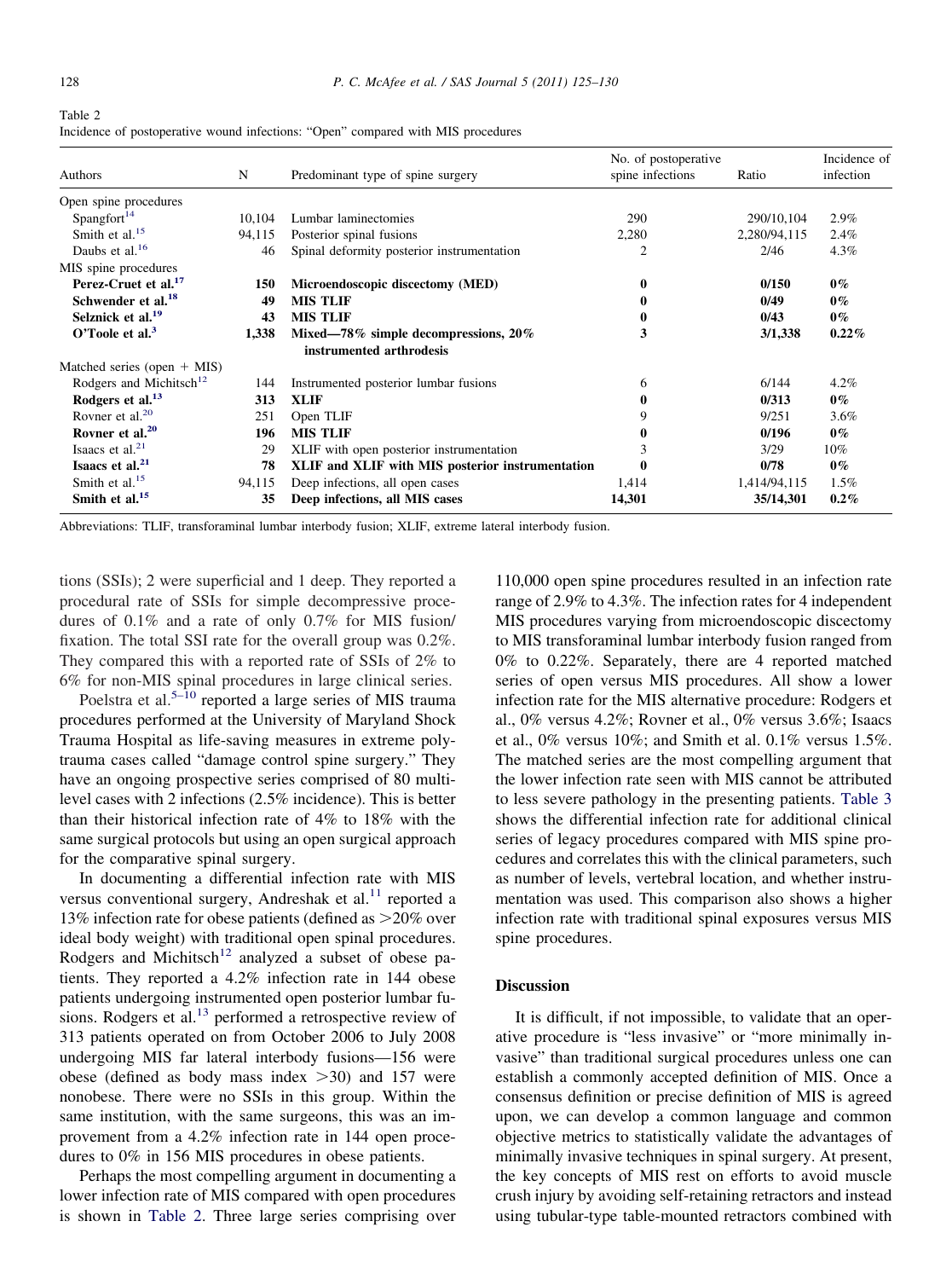<span id="page-4-8"></span>

| č<br>t |
|--------|
|        |
|        |

|                                                                                       |                       |                    |                                                                                                                                                                                                                |                                     |                |               |       | Infections    |                          |                                 |                                                                                                                                                                                                                                                                                             |
|---------------------------------------------------------------------------------------|-----------------------|--------------------|----------------------------------------------------------------------------------------------------------------------------------------------------------------------------------------------------------------|-------------------------------------|----------------|---------------|-------|---------------|--------------------------|---------------------------------|---------------------------------------------------------------------------------------------------------------------------------------------------------------------------------------------------------------------------------------------------------------------------------------------|
|                                                                                       |                       |                    |                                                                                                                                                                                                                |                                     | No. of         |               |       | Simple        | Instrumented             | Instrumented                    |                                                                                                                                                                                                                                                                                             |
| Author                                                                                | Exposure              | Approach           | Procedure                                                                                                                                                                                                      | Indication                          | levels         | Levels        | Z     | decompression | decompression            | fusion                          | Total                                                                                                                                                                                                                                                                                       |
| Rodgers et al. <sup>23</sup>                                                          | SIM                   | Lateral, posterior | <b>ALIK</b>                                                                                                                                                                                                    | <b>Stenosis with</b><br>instability |                | <b>CT-LI</b>  | 8     |               |                          | $0.0\%$                         | $0.0\%$                                                                                                                                                                                                                                                                                     |
| Dakwar et al. <sup>24</sup>                                                           | SIM                   | Lateral, posterior | <b>ALT</b>                                                                                                                                                                                                     | <b>Scoliosis</b>                    | ۴              | <b>T10-S1</b> |       |               |                          | $0.0\%$                         | $0.0\%$                                                                                                                                                                                                                                                                                     |
| O'Toole et al. <sup>3</sup>                                                           | SIM                   | Mixed              | Mixed                                                                                                                                                                                                          | Mixed                               | $\mathbf{I}$   | C, T, L       | 1,338 | $0.0\%$       | 0.44%                    | 0.74%                           |                                                                                                                                                                                                                                                                                             |
| Dhall et al. <sup>22</sup>                                                            | SIIN                  | Posterior          | <b>TLIF</b>                                                                                                                                                                                                    | $\overline{a}$                      |                |               |       |               | I                        |                                 | $\begin{array}{l} 0.22\% \\ 0.09\% \\ 0.13\% \\ 0.04\% \\ 0.05\% \\ 0.04\% \\ 0.05\% \\ 0.05\% \\ 0.05\% \\ 0.05\% \\ 0.05\% \\ 0.05\% \\ 0.05\% \\ 0.05\% \\ 0.05\% \\ 0.05\% \\ 0.05\% \\ 0.05\% \\ 0.05\% \\ 0.05\% \\ 0.05\% \\ 0.05\% \\ 0.05\% \\ 0.05\% \\ 0.05\% \\ 0.05\% \\ 0.05$ |
| Villavicencio et al. <sup>25</sup>                                                    | <b>NIIS</b>           | Posterior          | <b>TLIF</b>                                                                                                                                                                                                    | <b>a</b>                            | $\overline{1}$ |               |       |               |                          |                                 |                                                                                                                                                                                                                                                                                             |
| McAfee et al. <sup>26</sup>                                                           | Endoscopic            | Anterior           | pression/fusion<br>Decom                                                                                                                                                                                       | Mixed                               | Mixed          |               |       |               |                          |                                 |                                                                                                                                                                                                                                                                                             |
| Brau et al. $^{27}$                                                                   | SIM                   | Anterior           | ALIF                                                                                                                                                                                                           | <b>DOD</b>                          |                |               | 88    |               |                          |                                 |                                                                                                                                                                                                                                                                                             |
| Dhall et al. <sup>22</sup>                                                            |                       | Posterior          | $\frac{1}{2}$                                                                                                                                                                                                  | DDD                                 |                |               |       |               |                          | $0.0\%$<br>1.3%<br>0.0%<br>0.0% |                                                                                                                                                                                                                                                                                             |
| Rihn et al. $^{28}$                                                                   | es a a<br>Se a a<br>S | Posterior          | Ë                                                                                                                                                                                                              | DDD                                 |                |               |       |               |                          | $6.1\%$                         |                                                                                                                                                                                                                                                                                             |
| Fasciszewski et al. <sup>29</sup>                                                     |                       | Anterior           | $s$ urgery<br>Anterior                                                                                                                                                                                         | Mixed                               | Mixed          | J, T, L       | 223   |               | I                        |                                 |                                                                                                                                                                                                                                                                                             |
| Villavicencio et al. <sup>25</sup>                                                    |                       | Posterior          | TLIF                                                                                                                                                                                                           | <b>DDD</b>                          | $1 - 2$        |               |       |               |                          | $1.6\%$                         |                                                                                                                                                                                                                                                                                             |
| Jutte et al. <sup>30</sup>                                                            | Open                  | Posterior          | FLE                                                                                                                                                                                                            | qqq                                 | $\overline{1}$ |               |       |               | 4.7%                     |                                 | 4.7%<br>9.3%                                                                                                                                                                                                                                                                                |
| Villavicencio et al. <sup>25</sup>                                                    | Open                  | Anterior           | <b>ALIF</b>                                                                                                                                                                                                    | aaa                                 | $1 - 2$        |               |       |               | $\overline{\phantom{a}}$ | 9.3%                            |                                                                                                                                                                                                                                                                                             |
| Epstein et al. <sup>31</sup>                                                          | Open                  | Posterior          | FLE                                                                                                                                                                                                            | <b>OCC</b>                          | Mixed          |               | 128   |               | I                        | 10.9%                           | 0.9%                                                                                                                                                                                                                                                                                        |
| TLIF, transforaminal lumbar interbody fusion; XLIF, extreme lateral interbody fusion. |                       |                    | Abbreviations: ALIF, anterior lumbar interbody fusion; C, cervical; DDD, degenerative disc disease; L, lumbar; MIS, minimally invasive spine surgery; N, sample size; PLF, posterolateral fusion; T, thoracic; |                                     |                |               |       |               |                          |                                 |                                                                                                                                                                                                                                                                                             |

# <span id="page-4-0"></span>**References**

- 1. Seldomridge JA, Phillips FM. Minimally invasive spine surgery. *Am J Orthop (Belle Mead NJ)* 2005;36:224 –32.
- <span id="page-4-2"></span><span id="page-4-1"></span>2. Wickham JE. The new surgery. *Br Med J (Clin Res Ed)* 1987;295: 1581–2.
- <span id="page-4-3"></span>3. O'Toole JE, Eichholz KM, Fessler RG. Surgical site infection rates after minimally invasive spinal surgery. *J Neurosurg Spine* 2009;11:471–6.
- <span id="page-4-4"></span>4. Kaplan RS, Norton DP. The balanced scorecard: measures that drive performance. *Harvard Business Review* 1992;70:71–9.
- 5. Poelstra KA, Kane B, Gelb D, Ludwig SL. Feasibility of damage control spine surgery. Minimally invasive spinal stabilization in the acute setting for complex thoracolumbar fractures. Presented at the Annual Meeting of the Spine Arthroplasty Society, Miami, FL, May 6 –9, 2008.
- 6. Poelstra KA, Kane B, Gelb D, Ludwig SC. 12 Months follow-up on damage control spinal stabilization. Presented at the World Congress of Minimally Invasive Spinal Surgery and Techniques, Honolulu, Hawaii, June 5– 8, 2008.
- 7. Poelstra KA, Gelb D, Kane B, Ludwig S. The feasibility of damage control spinal stabilization (MISS) in the acute setting for complex thoracolumbar fractures. Presented at the 23rd Annual Meeting of the North American Spine Society, Toronto, Ontario, Canada, October 14 –18, 2008.
- 8. Poelstra KA. Update on long construct MIS surgery for the spine. Presented at the Federation of Spine Associations/American Academy of Orthopaedic Surgeons Meeting, Las Vegas, Nevada, March 1, 2009.
- 9. Wang MY, Anderson DG, Poelstra KA, Ludwig SC. Minimally invasive posterior fixation. *Neurosurgery* 2008;63S:197–203.
- 10. Poelstra KA, Gelb D, Kane B, Ludwig S. The feasibility of damage control spinal stabilization (MISS) in the acute setting for complex thoracolumbar fractures. *Spine J* 2008;8:89S.
- <span id="page-4-6"></span><span id="page-4-5"></span>11. Andreshak TG, An HS, Hall J, Stein B. Lumbar spine surgery in the obese patient. *J Spinal Disord* 1997;10:376 –9.
- 12. Rodgers WB, Michitsch RU. Instrumented lumbar fusions in the morbidly obese. Presented at the 8th Annual Meeting of the Japanese Society for Surgery of the Spine, Kyoto, Japan, September 14, 2001.
- <span id="page-4-9"></span><span id="page-4-7"></span>13. Rodgers WB, Cox CS, Gerber EJ. Early complications of extreme lateral interbody fusion in the obese. *J Spinal Disord Tech* 2010;23:393–7.
- <span id="page-4-10"></span>14. Spangfort E. The lumbar disc herniation. A computer aided analysis of 2,504 operations. *Acta Orthop Scand Suppl* 1972;142:1–95.
- 15. Smith J, Shaffrey C, Sancur C, et al. Rates of infection after spine surgery based on 108,419 procedures: a report from the Scoliosis Research Society Morbidity and Mortality Committee. *Spine J* 2011; 36:556 – 63.
- <span id="page-4-12"></span><span id="page-4-11"></span>16. Daubs MD, Lenke LG, Cheh G, Stobbs G, Bridwell KH. Adult spinal deformity surgery. Complications and outcomes in patients over age 40. *Spine J* 2007;32:2238 – 44.
- <span id="page-4-13"></span>17. Perez-Cruet MJ, Foley KT, Isaacs RE, et al. Microendoscopic lumbar discectomy: technical note. *Neurosurgery* 2002;51(Suppl):S129 –36.
- <span id="page-4-14"></span>18. Schwender JD, Holly LT, Rouben DP, Foley KT. Minimally invasive transforaminal lumbar interbody fusion (TLIF): technical feasibility and initial results. *J Spinal Disord Tech* 2005;18(Suppl):S1-6.
- 19. Selznick LA, Shamji MF, Isaacs RE. Minimally invasive interbody fusion for revision lumbar surgery: technical feasibility and safety. *J Spinal Disord Tech* 2009;22:207–13.

TLIF, transforaminal lumbar interbody fusion; XLIF, extreme lateral interbody fusion.